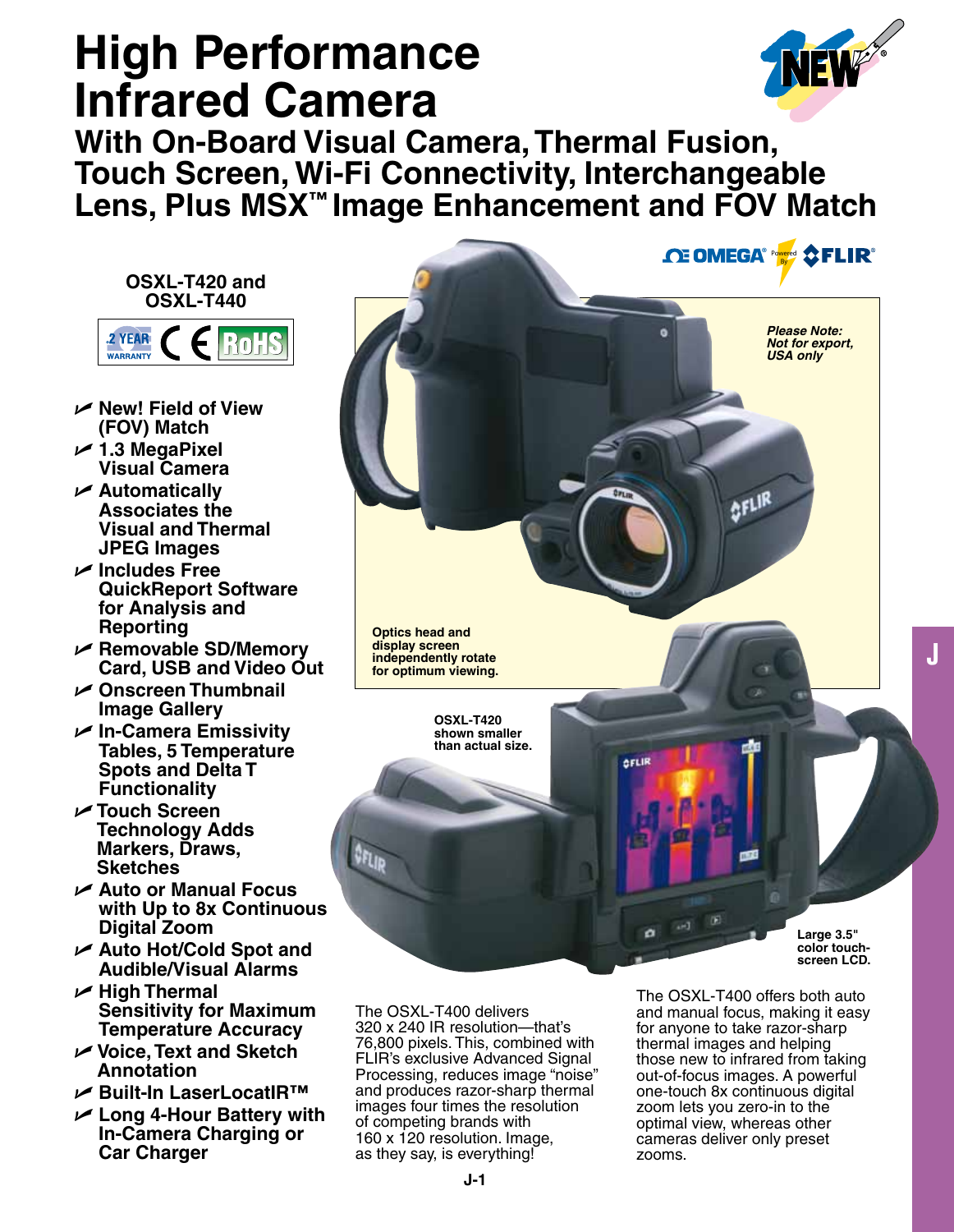

An easy-to-access thumbnail image gallery is available to help you quickly review your saved thermal images to find the one you want—a massive convenience and time saver!

Touch screen technology lets you save text, markers or even sketches right with your thermal images, directly on the camera right from the work site. It's like having a note and sketch pad with you every time you turn on the camera—increasing your productivity and the quality of your reports.

Capture visible images at the same time you capture your thermal image with a built-in 1.3 mega pixel digital camera. Includes a target illuminator for low light situations. You can draw markers using touch screen technology that works directly on the visual image.

Thousands of images can be stored to a standard removable SD memory card. Use the audio port to connect a headset and record voice comments while you work with the camera. Voice comments are stored with the IR image and can be played back using FLIR QuickReport or FLIR Reporter. A standard Video port lets you display your images in real-time with any number of off-the-shelf video displays ideal when working with a team or showing thermal output to customers, clients or superiors. A standard USB port allows for automatic image download from the camera using FLIR QuickReport.

The infrared image is more than just a picture. All temperature data, object parameters, analysis tools, voice and text comments are stored with the infrared image, allowing for advanced postprocessing and report writing using QuickReport (included) or FLIR's Microsoft®Word®-Based Reporter. Add voice comments in the field using a headset. Add text annotation using a touch screen keypad or a text comment file containing a list of preset values. The OSXL-T400 JPEG image format combined with FLIR's versatile PC software

creates a powerful and unique Thermography system that eases data collection in the field.

The OSXL-T400 comes with FREE QuickReport analysis and reporting software. Optional Reporter software allows you to transfer fully radiometric—or "live" —images into Word so you can go back and edit reports, adjust temperature span or change color palettes at any time—critical functionality if you intend to email reports to peers, customers or superiors, or simply if you want to run spell check!

Temperature difference is the most frequently used measurement parameter for assessing the condition of electrical components and other plant assets. Accurate temperature difference information could determine if the color variation detected with the camera represents a normal operating condition or a problem that is about to start a fire. The OSXL-T400 makes this information easy to see and communicate with the delta temperature mode. Just place a reference spot on a target operating at normal temperature and another on the target with elevated temperature. The delta temperature function immediately displays the difference between these two targets on the image making it easy for you to diagnose the severity of the problem. The image can then be stored with these measurements and

incorporated into the report. It's the easiest and fastest way to diagnose and report your IR findings.

Seeing the hottest or coldest spot on the thermal image is often a critical requirement. FLIR's advanced in-camera algorithms make this normally time-consuming task a breeze. You can even pre-set temperature triggers to sound audible or show visible alarms, and the advanced in-camera tools can identify overheating circuits, missing insulation, mechanical failures, water intrusion leaks and literally "sound off" to alert you to a potential problem with the target you are scanning.

## **Specifications**

#### **Temperature Range:**

**OSXL-T420:** -20 to 650°C (-4 to 1202°F) **OSXL-T440:** -20 to 1200°C (-4 to 2192°F)

#### **Zoom:**

**OSXL-T420:** 4X continuous **OSXL-T440:** 8X continuous

**LCD Image Sketch (OSXL-T440):** Draw on stored images right on touchscreen

**Multi-Spectral Dynamic Imaging (MSX) (OSXL-T440):** IR image with enhanced detail presentation

**Measurement Presets (OSXL-T440):** Presets for standard measurements

**Profile Measurement Analysis (OSXL-T440):** Shows a live graph of temperatures across a line on the image